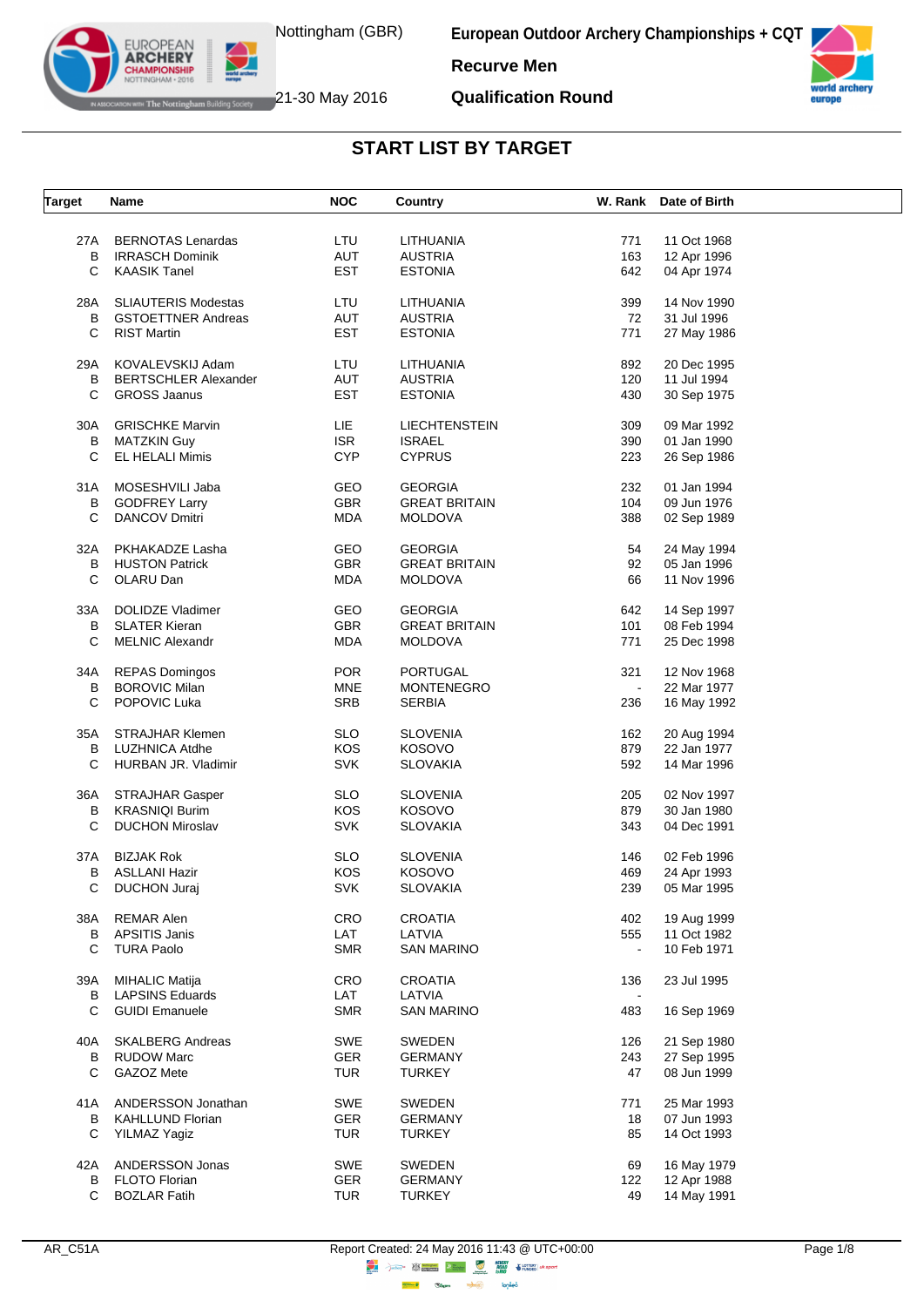



**Qualification Round**



The Nottingham Building Society  $21$ -30 May 2016

EUROPEAN **ARCHERY IPIONSHII** 

| Target | Name                            | <b>NOC</b> | Country         |                | W. Rank Date of Birth |  |
|--------|---------------------------------|------------|-----------------|----------------|-----------------------|--|
|        |                                 |            |                 |                |                       |  |
| 43A    | GAJDOS Csaba                    | <b>HUN</b> | <b>HUNGARY</b>  | 270            | 17 Sep 1974           |  |
| B      | LATEV Asparuh                   | <b>BUL</b> | <b>BULGARIA</b> | 411            | 12 Aug 1985           |  |
| С      | <b>KOPNIN Aleksey</b>           | AZE        | AZERBAIJAN      | 275            | 28 Oct 1994           |  |
|        |                                 |            |                 |                |                       |  |
| 44A    | <b>BANDA Arpad</b>              | <b>HUN</b> | <b>HUNGARY</b>  | 102            | 10 Feb 1995           |  |
| В      | PENDOV Todor                    | <b>BUL</b> | <b>BULGARIA</b> | 382            | 15 Aug 2000           |  |
| C      | <b>SENYUK Taras</b>             | AZE        | AZERBAIJAN      | 155            | 09 Mar 1990           |  |
| 45A    | <b>KLEIN Joe</b>                | <b>LUX</b> | LUXEMBOURG      | $\blacksquare$ | 08 May 2000           |  |
|        |                                 | <b>NED</b> |                 |                |                       |  |
| В      | VAN DER VEN Rick                |            | NETHERLANDS     | 4              | 14 Apr 1991           |  |
| С      | <b>FRANGILLI Michele</b>        | <b>ITA</b> | <b>ITALY</b>    | 79             | 01 May 1976           |  |
| 46A    | <b>KLEIN Pit</b>                | <b>LUX</b> | LUXEMBOURG      | 160            | 12 Sep 1996           |  |
| B      | <b>DIELEMANS Mitch</b>          | <b>NED</b> | NETHERLANDS     | 48             | 06 Jan 1993           |  |
| С      | <b>NESPOLI Mauro</b>            | ITA.       | <b>ITALY</b>    | 10             | 22 Nov 1987           |  |
|        |                                 |            |                 |                |                       |  |
| 47A    | <b>HENCKELS Jeff</b>            | <b>LUX</b> | LUXEMBOURG      | 76             | 30 Aug 1984           |  |
| в      | VAN DEN BERG Sjef               | <b>NED</b> | NETHERLANDS     | 3              | 14 Apr 1995           |  |
| C      | PASQUALUCCI David               | ITA        | <b>ITALY</b>    | 29             | 27 Jun 1996           |  |
| 48A    | YANTSIOS Konstantinos           | <b>GRE</b> | <b>GREECE</b>   | 802            | 06 Dec 1960           |  |
|        |                                 |            |                 |                |                       |  |
| В      | <b>CUNNINGHAM Martin</b>        | <b>IRL</b> | <b>IRELAND</b>  | $\blacksquare$ | 15 Mar 1979           |  |
| С      | <b>KOZHIN Alexander</b>         | <b>RUS</b> | <b>RUSSIA</b>   | 165            | 10 Apr 1990           |  |
| 49A    | <b>KARAGEORGIOU Alexandros</b>  | <b>GRE</b> | <b>GREECE</b>   | 209            | 03 Jun 1986           |  |
| B      | <b>IRWIN Micheal</b>            | <b>IRL</b> | <b>IRELAND</b>  | 156            | 11 Apr 1992           |  |
| С      | <b>BALDANOV Arsalan</b>         | <b>RUS</b> | <b>RUSSIA</b>   | 91             | 02 Jan 1996           |  |
|        |                                 |            |                 |                |                       |  |
| 50A    | <b>LAURIDSEN Casper</b>         | DEN        | <b>DENMARK</b>  | 147            | 18 Jan 1994           |  |
| B      | <b>WALLACE Darren</b>           | IRL        | <b>IRELAND</b>  | 158            | 13 Jul 1993           |  |
| C      | <b>POPOV Vitalii</b>            | <b>RUS</b> | <b>RUSSIA</b>   | 186            | 29 Jun 1996           |  |
|        |                                 |            |                 |                |                       |  |
| 51A    | <b>LAURSEN Bjarne</b>           | DEN        | <b>DENMARK</b>  | 216            | 07 Aug 1990           |  |
| B      | <b>THIRY Nico</b>               | <b>BEL</b> | <b>BELGIUM</b>  | 258            | 29 Apr 1987           |  |
| С      | <b>RUBAN Viktor</b>             | <b>UKR</b> | <b>UKRAINE</b>  | 28             | 24 May 1981           |  |
|        | <b>WEISS Johan</b>              | DEN        | <b>DENMARK</b>  | 223            | 17 Apr 1988           |  |
| 52A    | RAMAEKERS Robin                 | <b>BEL</b> |                 | 187            |                       |  |
| В      |                                 |            | <b>BELGIUM</b>  |                | 26 Oct 1994           |  |
| С      | MAKAREVYCH Sergii               | <b>UKR</b> | <b>UKRAINE</b>  | 232            | 25 Jan 1995           |  |
| 53A    | SIGURDSSON Sigurjon             | <b>ISL</b> | <b>ICELAND</b>  | 483            | 26 Jul 1972           |  |
| в      | <b>ADRIAENSEN Ben</b>           | BEL        | <b>BELGIUM</b>  | 191            | 15 May 1997           |  |
| C.     | <b>IVANYTSKYY Heorhiy</b>       | UKR        | <b>UKRAINE</b>  | 50             | 06 May 1992           |  |
|        |                                 |            |                 |                |                       |  |
| 54A    | <b>GUDJONSSON Gudmundur Orn</b> | <b>ISL</b> | <b>ICELAND</b>  | 771            | 09 Nov 1982           |  |
| B      | <b>FABER Florian</b>            | SUI        | SWITZERLAND     | 216            | 05 Oct 1997           |  |
| С      | PIFARRE TRUJILLO Miguel         | <b>ESP</b> | <b>SPAIN</b>    | 82             | 27 Oct 1992           |  |
| 55A    | <b>GIMENEZ Carlos</b>           | <b>ISL</b> | <b>ICELAND</b>  | 892            | 10 Apr 1982           |  |
|        |                                 |            |                 |                |                       |  |
| B      | <b>AUBERT Thomas</b>            | SUI        | SWITZERLAND     | 311            | 25 Jan 1988           |  |
| С      | ALVARINO GARCIA Miguel          | <b>ESP</b> | <b>SPAIN</b>    | 6              | 31 May 1994           |  |
| 56A    | VALLADONT Jean-Charles          | <b>FRA</b> | <b>FRANCE</b>   | 9              | 20 Mar 1989           |  |
| B      | <b>RUFER Thomas</b>             | SUI        | SWITZERLAND     | 156            | 01 Aug 1980           |  |
| С      | RODRIGUEZ Juan I.               | <b>ESP</b> | <b>SPAIN</b>    | 24             | 19 Apr 1992           |  |
|        |                                 |            |                 |                |                       |  |
| 57A    | <b>DANIEL Lucas</b>             | FRA        | <b>FRANCE</b>   | 25             | 01 Jan 1995           |  |
| В      | SIERAKOWSKI Kacper              | POL        | <b>POLAND</b>   | 77             | 02 Dec 1993           |  |
| С      | <b>MARCU Razvan</b>             | <b>ROU</b> | <b>ROMANIA</b>  | 96             | 05 Jan 1991           |  |
| 58A    | <b>SANNA Michael</b>            | FRA        | <b>FRANCE</b>   | 184            | 12 Dec 1992           |  |
| B      | <b>MARZEC Pawel</b>             | POL        | <b>POLAND</b>   | 87             | 18 Jan 1994           |  |
| С      |                                 |            |                 |                |                       |  |
|        | <b>CIORNEI Daniel</b>           | ROU        | <b>ROMANIA</b>  | 231            | 08 Feb 1989           |  |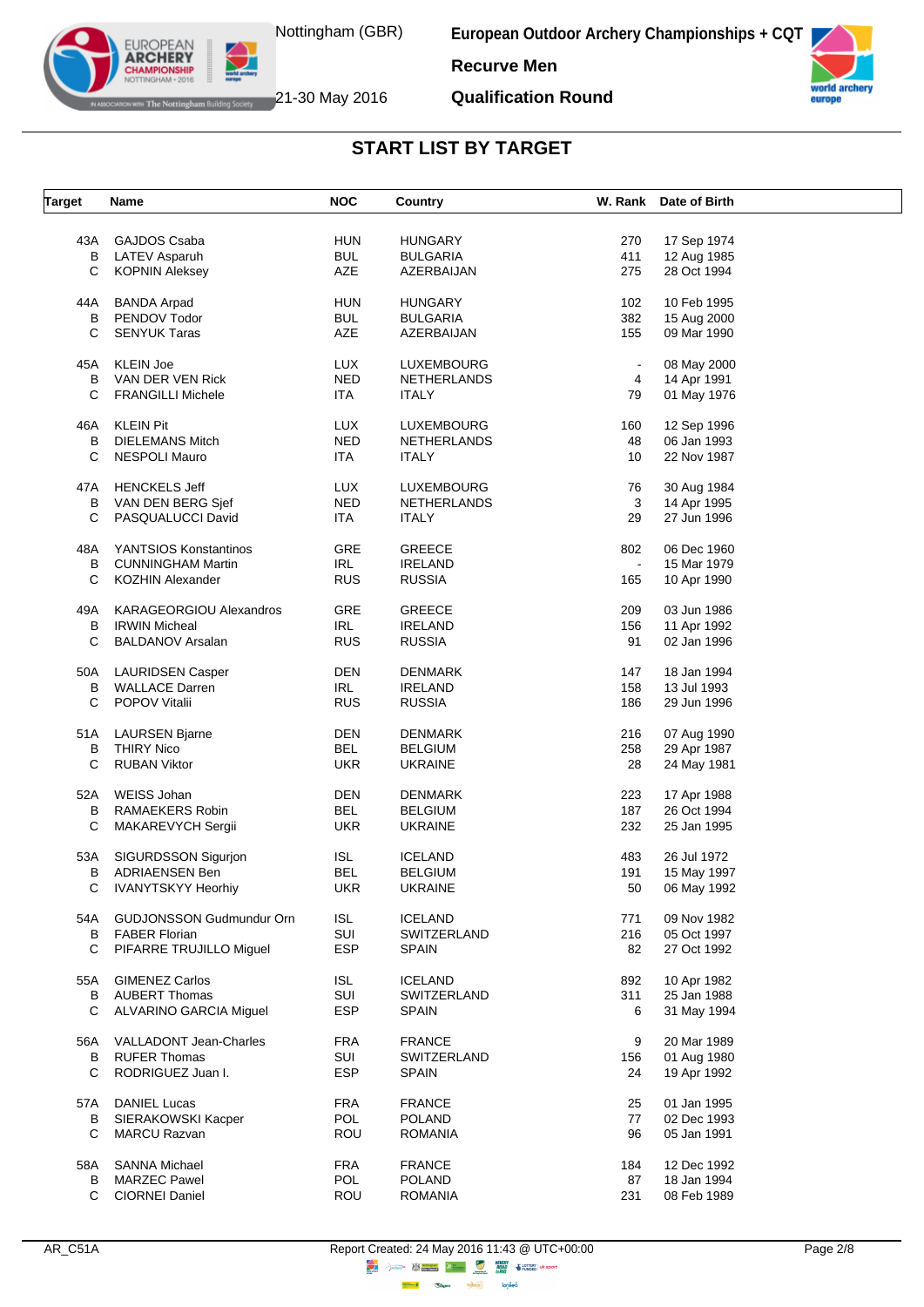

The Nottingham Building Society 21-30 May 2016

**EUROPEAN ARCHERY** 

**European Outdoor Archery Championships + CQT**



**Qualification Round**



| Name                        | <b>NOC</b> | Country               |                          | Date of Birth |         |
|-----------------------------|------------|-----------------------|--------------------------|---------------|---------|
|                             |            |                       |                          |               |         |
| <b>NESTENG Baard</b>        | <b>NOR</b> | <b>NORWAY</b>         | 81                       | 14 May 1979   |         |
| NAPLOSZEK Slawomir          | <b>POL</b> | <b>POLAND</b>         | 63                       | 29 Jul 1968   |         |
| <b>DANILA Andrei</b>        | ROU        | <b>ROMANIA</b>        | 175                      | 16 Jan 1994   |         |
| NESSET Jon-Ivar             | <b>NOR</b> | <b>NORWAY</b>         | $\blacksquare$           | 16 Feb 1994   |         |
| <b>TEKONIEMI Antti</b>      | <b>FIN</b> | <b>FINLAND</b>        | 62                       | 27 Jun 1982   |         |
| <b>DALIDOVICH Pavel</b>     | <b>BLR</b> | <b>BELARUS</b>        | 124                      | 25 Jul 1985   |         |
| <b>HAGEN Paul Andre</b>     | <b>NOR</b> | <b>NORWAY</b>         | 214                      | 26 May 1992   |         |
| PIIPPO Samuli               | <b>FIN</b> | <b>FINLAND</b>        | 259                      | 01 Jan 1980   |         |
| <b>HEINRICH Petr</b>        | <b>CZE</b> | <b>CZECH REPUBLIC</b> | 241                      | 03 Oct 1978   |         |
| <b>PRILEPOV Anton</b>       | <b>BLR</b> | <b>BELARUS</b>        | 14                       | 05 Feb 1984   |         |
| <b>VIKSTROM Antti Olavi</b> | <b>FIN</b> | <b>FINLAND</b>        | 564                      |               |         |
| <b>HAMOR Martin</b>         | <b>CZE</b> | <b>CZECH REPUBLIC</b> | 642                      | 25 Sep 1965   |         |
| LIAHUSHEV Alexander         | <b>BLR</b> | <b>BELARUS</b>        | 125                      | 15 Jun 1984   |         |
| <b>BERANEK Radek</b>        | CZE        | <b>CZECH REPUBLIC</b> | $\overline{\phantom{a}}$ | 05 Apr 1979   |         |
|                             |            |                       |                          |               | W. Rank |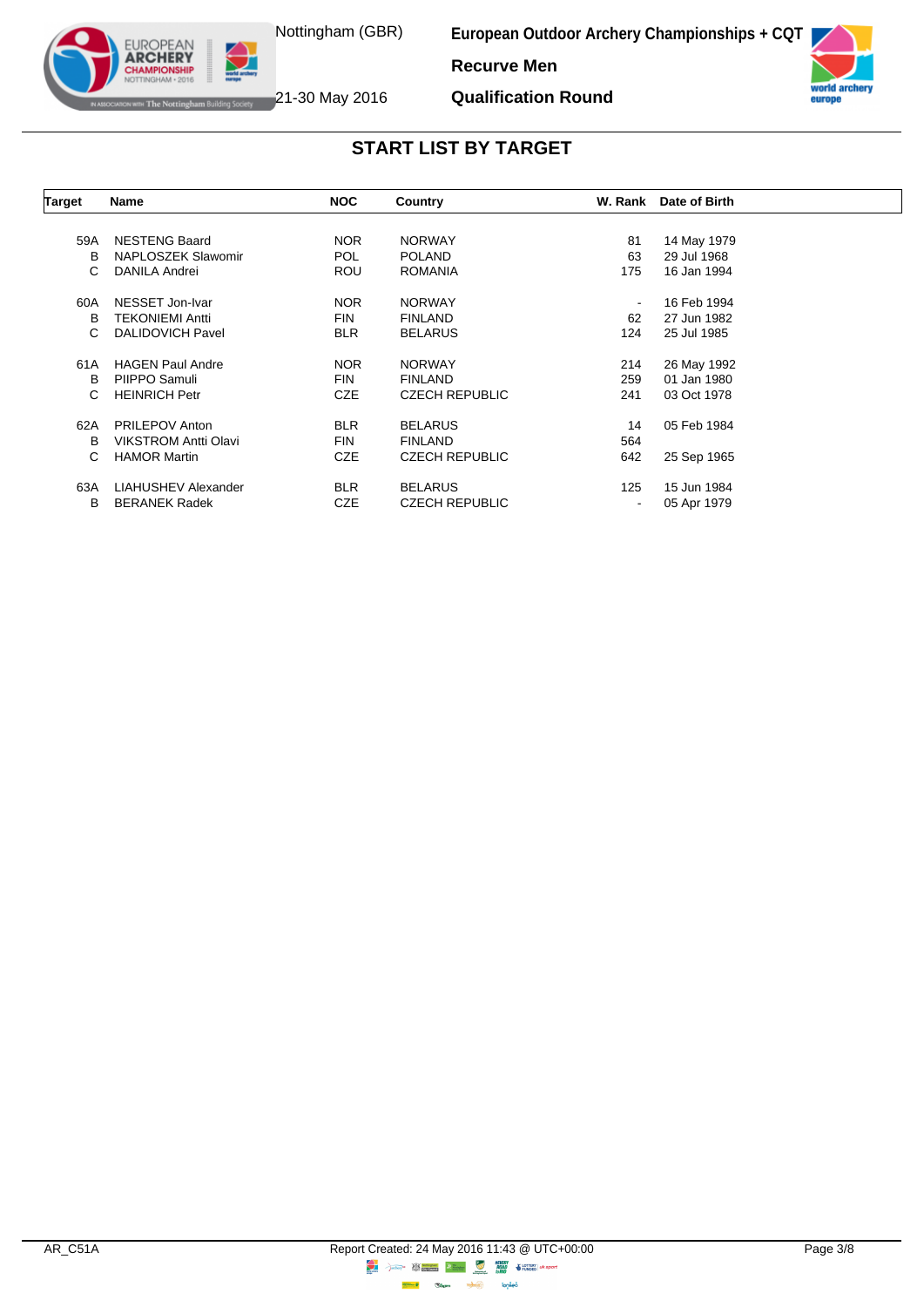



**Qualification Round**



The Nottingham Building Society  $21$ -30 May 2016

EUROPEAN<br>**ARCHERY APIONSHII** 

**START LIST BY TARGET**

| <b>Target</b> | Name                            | <b>NOC</b>        | Country            |                | W. Rank Date of Birth |  |
|---------------|---------------------------------|-------------------|--------------------|----------------|-----------------------|--|
|               |                                 |                   |                    |                |                       |  |
| 27A           | <b>JAGER Maja</b>               | DEN               | <b>DENMARK</b>     | 13             | 22 Dec 1991           |  |
| В             | MARIN Alicia                    | <b>ESP</b>        | <b>SPAIN</b>       | 41             | 17 Apr 1997           |  |
| C             | <b>UNRUH Lisa</b>               | <b>GER</b>        | <b>GERMANY</b>     | 21             | 12 Apr 1988           |  |
| 28A           | <b>CHRISTIANSEN Carina</b>      | DEN               | DENMARK            | 178            | 17 Mar 1991           |  |
| B             | <b>MARTIN Adriana</b>           | <b>ESP</b>        | <b>SPAIN</b>       | 53             | 12 Apr 1996           |  |
| C             | <b>HAIDN TSCHALOVA Veronika</b> | <b>GER</b>        | <b>GERMANY</b>     | 99             | 05 Jun 1976           |  |
|               |                                 |                   |                    |                |                       |  |
| 29A           | <b>LAURSEN Anne Marie</b>       | DEN               | <b>DENMARK</b>     | 222            | 11 Feb 1993           |  |
| B             | <b>ETXEBERRIA FERRER Mirene</b> | <b>ESP</b>        | <b>SPAIN</b>       | 73             | 25 Jan 1994           |  |
| С             | <b>RICHTER Elena</b>            | <b>GER</b>        | <b>GERMANY</b>     | 25             | 03 Jul 1989           |  |
| 30A           | <b>CUTHBERT Sinead</b>          | <b>IRL</b>        | <b>IRELAND</b>     | 355            | 14 Dec 1981           |  |
| B             | <b>BOROS Luminita</b>           | <b>ROU</b>        | <b>ROMANIA</b>     | 311            | 22 Jan 1988           |  |
| C             | <b>DAXBOCK Astrid</b>           | ISL               | <b>ICELAND</b>     | $\blacksquare$ | 30 Jul 1980           |  |
| 31 A          | SARTORI Guendalina              | ITA.              | <b>ITALY</b>       | 24             | 08 Aug 1988           |  |
|               |                                 | GEO               |                    |                |                       |  |
| B             | LOBZHENIDZE Yulia               |                   | <b>GEORGIA</b>     | 75             | 23 Aug 1977           |  |
|               | C LUIK Siret                    | <b>EST</b>        | <b>ESTONIA</b>     | 282            | 28 Sep 1986           |  |
| 32A           | LANDI Vanessa                   | ITA               | <b>ITALY</b>       | 51             | 12 Sep 1997           |  |
| В             | NARIMANIDZE Khatuna             | GEO               | <b>GEORGIA</b>     | 34             | 02 Feb 1974           |  |
| C             | <b>PARNAT Reena</b>             | EST               | <b>ESTONIA</b>     | 97             | 01 Dec 1993           |  |
| 33A           | MANDIA Claudia                  | ITA.              | <b>ITALY</b>       | 80             | 21 Oct 1992           |  |
|               | <b>B</b> ESEBUA Kristine        | GEO               | <b>GEORGIA</b>     | 10             | 19 Mar 1985           |  |
| C             | NURMSALU Laura                  | EST               | <b>ESTONIA</b>     | 162            | 01 Jun 1994           |  |
|               |                                 |                   |                    |                |                       |  |
| 34A           | <b>BALDAUFF Laurence</b>        | AUT               | <b>AUSTRIA</b>     | 101            | 19 Nov 1974           |  |
| B             | <b>UMER Ana</b>                 | <b>SLO</b>        | <b>SLOVENIA</b>    | 78             | 11 Dec 1990           |  |
| C             | <b>MIRCA Alexandra</b>          | MDA               | <b>MOLDOVA</b>     | 192            | 11 Oct 1993           |  |
| 35A           | <b>SCHOBINGER Celine</b>        | SUI               | SWITZERLAND        | 129            | 18 Sep 1989           |  |
| B             | <b>KWAKS Sarah</b>              | <b>NED</b>        | NETHERLANDS        | 501            | 03 Nov 1992           |  |
| C             | <b>BACKMAN Anne</b>             | <b>FIN</b>        | <b>FINLAND</b>     | $\blacksquare$ | 31 Oct 1964           |  |
|               |                                 |                   |                    |                |                       |  |
| 36A           | <b>DIELEN Nathalie</b>          | SUI               | SWITZERLAND        | 168            | 18 Mar 1966           |  |
| B             | <b>DEDEN Esther</b>             | NED               | <b>NETHERLANDS</b> | 115            | 01 Jul 1994           |  |
| C             | KUOPPA Taru                     | <b>FIN</b>        | <b>FINLAND</b>     | 199            | 14 Nov 1983           |  |
| 37A           | DE GIULI Valentine              | SUI               | SWITZERLAND        | 136            | 02 Oct 1990           |  |
| В             | DE HOOP Delia                   | <b>NED</b>        | NETHERLANDS        | 501            | 31 Oct 1995           |  |
| С             | PERALA Laura                    | <b>FIN</b>        | <b>FINLAND</b>     |                | 24 Jun 1986           |  |
|               |                                 |                   |                    |                |                       |  |
| 38A           | <b>BJERENDAL Christine</b>      | <b>SWE</b>        | SWEDEN             | 142            | 03 Feb 1987           |  |
| B             | MOUSIKOU Elena                  | <b>CYP</b>        | <b>CYPRUS</b>      | 676            | 07 Nov 1988           |  |
| С             | ZENULLAHU Ardita                | KOS               | <b>KOSOVO</b>      | $\blacksquare$ | 04 Feb 1996           |  |
| 39A           | RUGGIERI Laura                  | <b>FRA</b>        | <b>FRANCE</b>      | 51             | 29 Feb 1996           |  |
|               | STEPANOVA Inna                  |                   |                    |                | 17 Apr 1990           |  |
| В             |                                 | <b>RUS</b>        | <b>RUSSIA</b>      | 45             |                       |  |
| C             | CHORTI Ariadni                  | GRE               | <b>GREECE</b>      | 160            | 19 Apr 1994           |  |
| 40A           | <b>PLANEIX Sophie</b>           | <b>FRA</b>        | <b>FRANCE</b>      | 88             | 03 Nov 1997           |  |
| В             | DASHIDORZHIEVA Tujana           | <b>RUS</b>        | <b>RUSSIA</b>      | 48             | 14 Apr 1996           |  |
| С             | <b>PSARRA Evangelia</b>         | GRE               | GREECE             | 85             | 17 Jun 1974           |  |
| 41 A          | <b>SCHUH Berengere</b>          | <b>FRA</b>        | <b>FRANCE</b>      | 56             | 13 Jun 1984           |  |
| B             | PEROVA Ksenia                   | <b>RUS</b>        | <b>RUSSIA</b>      | 28             | 08 Feb 1989           |  |
| С             | <b>GKORILA Anatoli</b>          | <b>GRE</b>        | <b>GREECE</b>      | 209            | 20 Jun 1995           |  |
|               |                                 |                   |                    |                |                       |  |
| 42A           | <b>KREICBERGA Anete</b>         | LAT               | LATVIA             | 279            | 17 Sep 1992           |  |
| В             | <b>SENYUK Olga</b>              | AZE<br><b>SVK</b> | AZERBAIJAN         | 101            | 23 Jan 1991           |  |
| C             | LUCANICOVA Zuzana               |                   | <b>SLOVAKIA</b>    | 245            | 20 Jan 1993           |  |

 $\Rightarrow \circledS$ 

**lensed** 

**Highway Citym**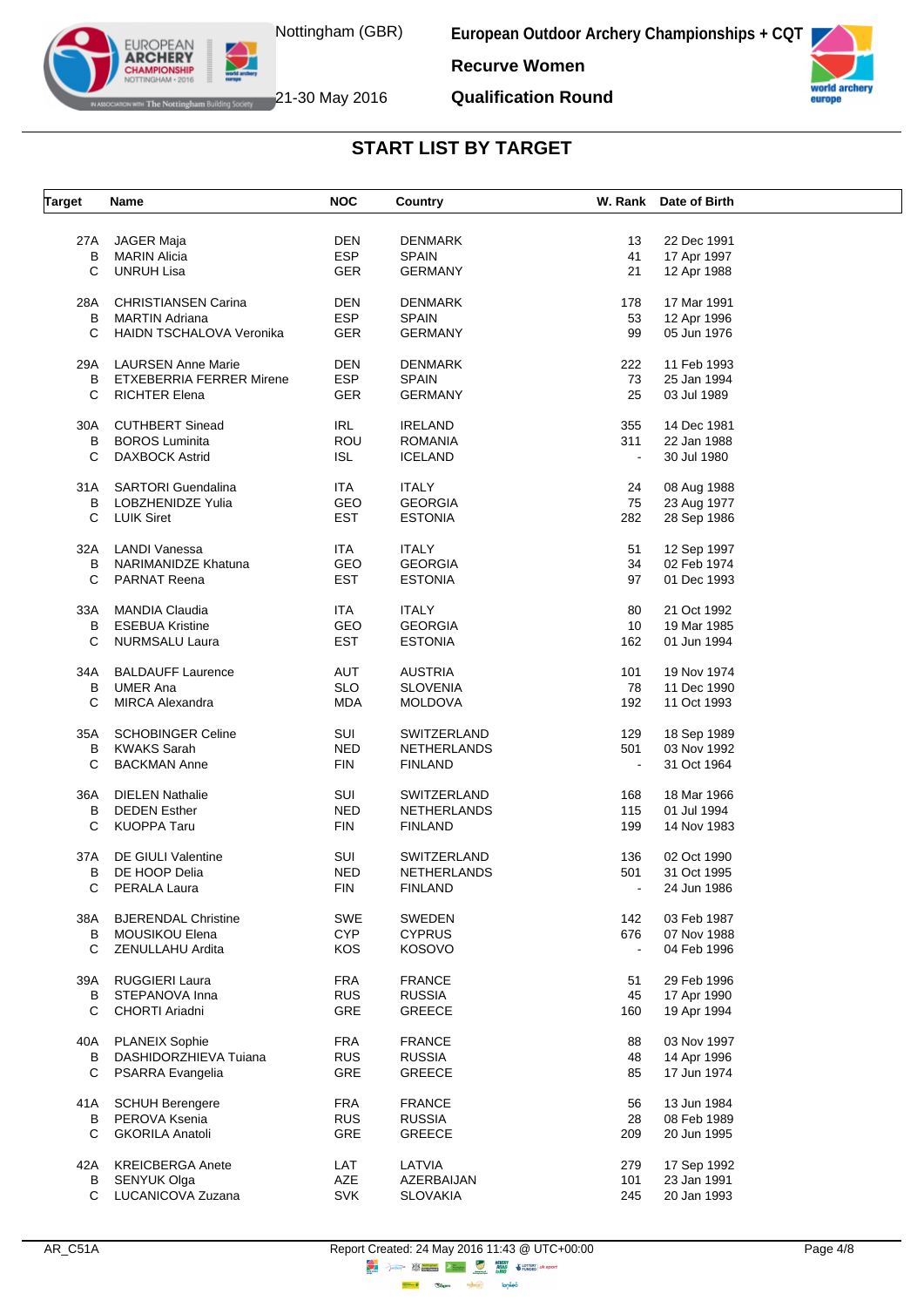



The Nottingham Building Society 21-30 May 2016

EUROPEAN **ARCHERY** 

**Qualification Round**

**Recurve Women**

| Target | Name                        | <b>NOC</b> | Country              |                | W. Rank Date of Birth |  |
|--------|-----------------------------|------------|----------------------|----------------|-----------------------|--|
|        |                             |            |                      |                |                       |  |
| 43A    | OLEKSEJENKO Julia           | <b>LAT</b> | LATVIA               | $\blacksquare$ | 08 May 1965           |  |
| в      | RAMAZANOVA Yaylagul         | AZE        | AZERBAIJAN           | 266            | 18 Jan 1990           |  |
| C      | LONGOVA Alexandra           | <b>SVK</b> | <b>SLOVAKIA</b>      | 79             | 07 Feb 1994           |  |
| 44A    | <b>ANAGOZ Yasemin</b>       | <b>TUR</b> | <b>TURKEY</b>        | 59             | 14 Oct 1998           |  |
| B      | LIPIARSKA-PALKA Karina      | <b>POL</b> | <b>POLAND</b>        | 93             | 16 Feb 1987           |  |
| C      | <b>OLIVER Amy</b>           | <b>GBR</b> | <b>GREAT BRITAIN</b> | 163            | 10 Jul 1987           |  |
| 45A    | <b>COSKUN Gulnaz</b>        | <b>TUR</b> | <b>TURKEY</b>        | 170            | 25 Aug 1999           |  |
| B      | <b>LESNIAK Natalia</b>      | <b>POL</b> | <b>POLAND</b>        | 100            | 10 Jul 1991           |  |
| C      | <b>FOLKARD Naomi</b>        | <b>GBR</b> | <b>GREAT BRITAIN</b> | 96             | 18 Sep 1983           |  |
| 46A    | <b>AKTUNA Aybuke</b>        | <b>TUR</b> | <b>TURKEY</b>        | 108            | 18 Mar 1994           |  |
| B      | <b>MYSZOR Wioleta</b>       | <b>POL</b> | <b>POLAND</b>        | 283            | 19 Jan 1983           |  |
| C      | <b>PITMAN Bryony</b>        | <b>GBR</b> | <b>GREAT BRITAIN</b> | 325            | 13 Mar 1997           |  |
| 47A    | <b>POCIUNAITE Gerda</b>     | LTU        | LITHUANIA            | 276            | 08 Mar 1993           |  |
| B      | SICHENIKOVA Lidija          | <b>UKR</b> | <b>UKRAINE</b>       | 47             | 03 Feb 1993           |  |
| C      | <b>TIMOFEYEVA Ekaterina</b> | <b>BLR</b> | <b>BELARUS</b>       | 109            | 13 Nov 1976           |  |
| 48A    | SEMIONOVA Juliana           | LTU        | LITHUANIA            |                | 15 Jan 1998           |  |
| B      | PAVLOVA Anastasia           | <b>UKR</b> | <b>UKRAINE</b>       | 62             | 09 Feb 1995           |  |
| C      | DZIOMINSKAYA Karyna         | <b>BLR</b> | <b>BELARUS</b>       | 49             | 25 Aug 1994           |  |
| 49A    | NOSALIENE Dangeruta         | LTU        | LITHUANIA            | 426            | 14 Jan 1970           |  |
| B      | <b>MARCHENKO Veronika</b>   | <b>UKR</b> | <b>UKRAINE</b>       | 33             | 03 Apr 1993           |  |
| С      | MARUSAVA Hanna              | <b>BLR</b> | <b>BELARUS</b>       | 63             | 08 Jan 1978           |  |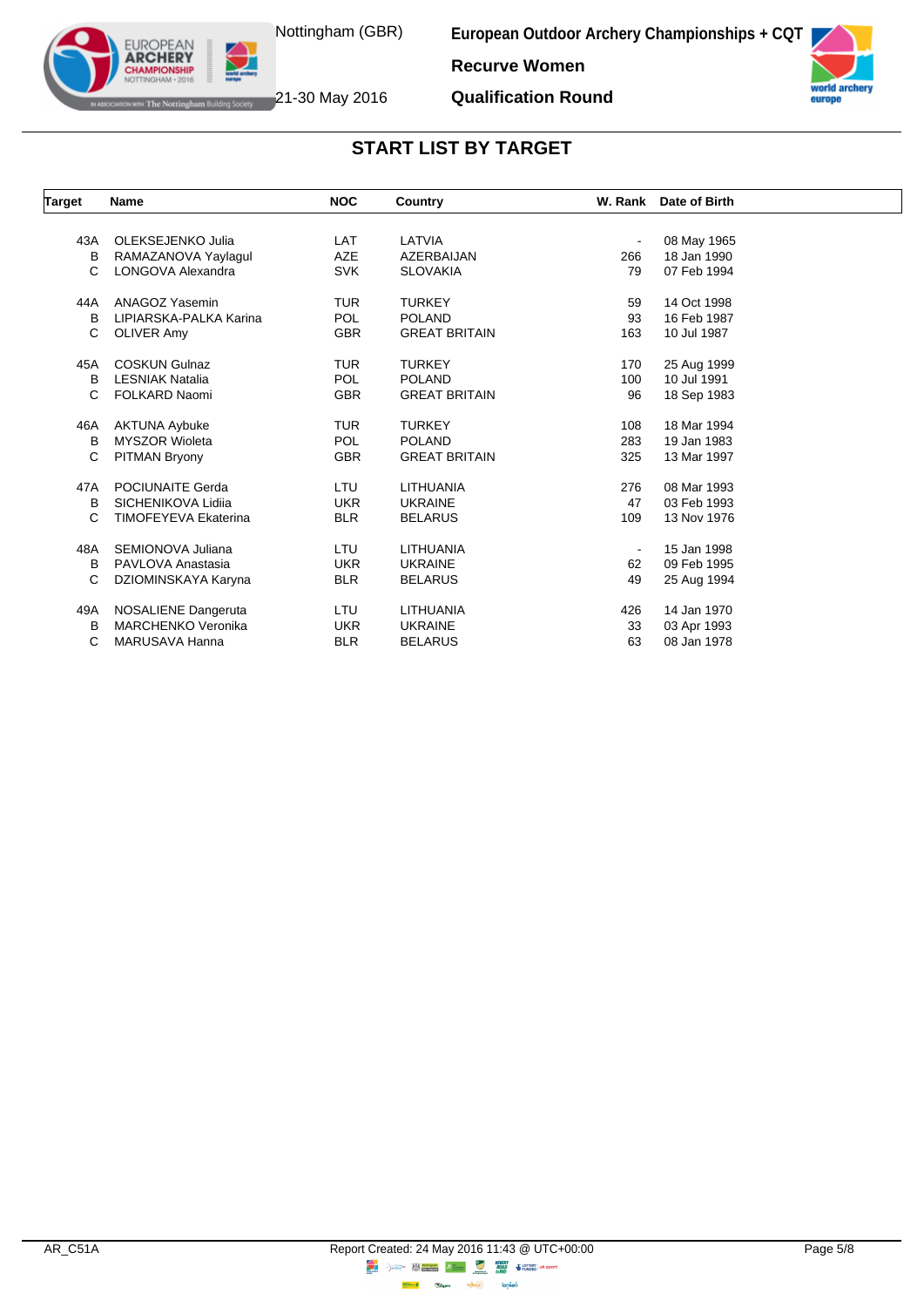

The Nottingham Building Society  $21$ -30 May 2016

EUROPEAN **ARCHERY APIONSHII** 

**European Outdoor Archery Championships + CQT**



**Qualification Round**



#### **START LIST BY TARGET**

| <b>Target</b> | Name                        | <b>NOC</b>     | Country                       |                | W. Rank Date of Birth |  |
|---------------|-----------------------------|----------------|-------------------------------|----------------|-----------------------|--|
|               |                             |                |                               |                |                       |  |
| 1A            | YAKALI Samet Can            | <b>TUR</b>     | <b>TURKEY</b>                 | 100            | 28 Sep 1996           |  |
|               | <b>B</b> GENET Dominique    | <b>FRA</b>     | <b>FRANCE</b>                 | 17             | 24 Nov 1968           |  |
| С             | <b>HOLLAS Leon</b>          | <b>GER</b>     | <b>GERMANY</b>                | $\blacksquare$ | 29 Dec 1997           |  |
|               |                             |                |                               |                |                       |  |
| 2A            | ELMAAGACLI Demir            | <b>TUR</b>     | <b>TURKEY</b>                 | 3              | 04 Nov 1990           |  |
| B             | PEINEAU Sebastien           | <b>FRA</b>     | <b>FRANCE</b>                 | 8              | 24 May 1987           |  |
| С             | <b>TRACHSEL Marcel</b>      | GER            | <b>GERMANY</b>                |                | 01 Jan 1995           |  |
|               |                             |                |                               |                |                       |  |
| 3A            | <b>COMEZ Emre</b>           | <b>TUR</b>     | <b>TURKEY</b>                 | 67             | 01 Feb 1994           |  |
| В             | <b>BOULCH Jean Philippe</b> | <b>FRA</b>     | <b>FRANCE</b>                 | 492            | 28 May 1991           |  |
| С             | <b>LAUBE Marcus</b>         | <b>GER</b>     | <b>GERMANY</b>                | 46             | 11 Dec 1981           |  |
|               |                             |                |                               |                |                       |  |
| 4A            | PUUSEPP Kristjan            | <b>EST</b>     | <b>ESTONIA</b>                | 330            | 06 Dec 1999           |  |
| B             | <b>BEGA Timo</b>            | <b>LUX</b>     | <b>LUXEMBOURG</b>             | 257            | 14 Nov 1998           |  |
| C             | <b>ELARTS Kaspars</b>       | LAT            | LATVIA                        | 598            |                       |  |
|               | <b>EINARSSON Kristmann</b>  | <b>ISL</b>     |                               |                |                       |  |
| 5A            |                             |                | <b>ICELAND</b>                | $\bullet$      | 28 Apr 1975           |  |
| В             | <b>WRIGLEY Jason</b>        | <b>IRL</b>     | <b>IRELAND</b>                | 269            | 06 Dec 1970           |  |
| C             | <b>BRIDGEWATER Neil</b>     | GBR            | <b>GREAT BRITAIN</b>          | 303            | 03 Dec 1967           |  |
| 6A            | SIGURDSSON Daniel           | <b>ISL</b>     | <b>ICELAND</b>                | 795            | 09 Jun 1972           |  |
| B             | <b>WILSON Darrel</b>        | <b>IRL</b>     | <b>IRELAND</b>                | 164            | 17 Jul 1980           |  |
| С             | RAVENSCROFT Adam            | <b>GBR</b>     | <b>GREAT BRITAIN</b>          | 27             | 05 Apr 1982           |  |
|               |                             |                |                               |                |                       |  |
| 7A            | <b>EINARSSON Gudjon</b>     | ISL            | <b>ICELAND</b>                | 443            | 22 Jul 1978           |  |
| B             | <b>CONWAY Glen</b>          | IRL            | <b>IRELAND</b>                | 625            | 04 Jul 1996           |  |
| C             | <b>BUSBY Duncan</b>         | GBR            | <b>GREAT BRITAIN</b>          | 98             | 17 Dec 1983           |  |
|               |                             |                |                               |                |                       |  |
| 8A            | <b>REITMEIER Filip</b>      | CZE            | <b>CZECH REPUBLIC</b>         | 137            | 15 Aug 1975           |  |
| B             | NICLASEN Jogvan             | <b>FRO</b>     | <b>FAROE ISLANDS</b>          | 272            | 26 Aug 1979           |  |
| С             | <b>AERIKOS Christos</b>     | GRE            | <b>GREECE</b>                 | 71             | 15 Jul 1996           |  |
|               |                             |                |                               |                |                       |  |
| 9A            | AAMAAS Njaal                | <b>NOR</b>     | <b>NORWAY</b>                 | 74             | 05 Oct 1988           |  |
| В             | <b>BORGSTROM Hampus</b>     | <b>SWE</b>     | SWEDEN                        | 118            | 29 Apr 1997           |  |
| C             | <b>NENCIONI Michele</b>     | ITA            | <b>ITALY</b>                  | $\blacksquare$ | 19 Jun 1994           |  |
|               |                             |                |                               |                |                       |  |
| 10A           | <b>HAUGSETH Mads</b>        | <b>NOR</b>     | <b>NORWAY</b>                 | 60             | 02 Mar 1995           |  |
| В             | <b>CARLSSON Magnus</b>      | <b>SWE</b>     | <b>SWEDEN</b>                 | 329            | 15 Jun 1975           |  |
| С             | PAGNONI Federico            | ITA            | <b>ITALY</b>                  | 22             | 12 Nov 1987           |  |
| 11A           | LIE Eivind                  | <b>NOR</b>     | <b>NORWAY</b>                 | 525            | 07 Jul 1992           |  |
| В             | <b>MALM Anders</b>          | <b>SWE</b>     | <b>SWEDEN</b>                 | $\blacksquare$ |                       |  |
|               |                             |                |                               |                | 19 Sep 1981           |  |
| C.            | PAGNI Sergio                | ITA            | <b>ITALY</b>                  | 10             | 26 Mar 1979           |  |
| 12A           | VINOGRADOV Roman            | <b>UKR</b>     | <b>UKRAINE</b>                | 214            | 16 Sep 1969           |  |
| В             | <b>OROSZ Viktor</b>         | <b>HUN</b>     | <b>HUNGARY</b>                | 62             | 23 Aug 1998           |  |
| C             | <b>ACKX Enzo</b>            | <b>BEL</b>     | <b>BELGIUM</b>                | 303            | 24 Jul 1990           |  |
|               |                             |                |                               |                |                       |  |
| 13A           | <b>BURRI Kevin</b>          | SUI            | SWITZERLAND                   | 101            | 08 Mar 1991           |  |
| B             | PAAVOLA Aki                 | $\mathsf{FIN}$ | <b>FINLAND</b>                | $\sim$         | 12 Jul 1984           |  |
| С             | <b>KOOLS Reginald</b>       | <b>BEL</b>     | <b>BELGIUM</b>                | 83             | 16 Jun 1993           |  |
|               |                             |                |                               |                |                       |  |
| 14A           | <b>HAEFELFINGER Roman</b>   | SUI            | SWITZERLAND                   | 95             | 03 Nov 1985           |  |
| B             | <b>KUUSISTO Kimmo</b>       | <b>FIN</b>     | <b>FINLAND</b>                | $\blacksquare$ | 17 Apr 1975           |  |
| С             | <b>CANALEJAS Victor</b>     | <b>ESP</b>     | <b>SPAIN</b>                  | $\blacksquare$ | 13 Sep 1979           |  |
|               | <b>HOFER Patrizio</b>       | SUI            |                               |                | 02 Apr 1980           |  |
| 15A<br>В      | JUUTILAINEN Mikko           | <b>FIN</b>     | SWITZERLAND<br><b>FINLAND</b> | 255            | 27 Dec 1989           |  |
|               |                             |                |                               | 97             |                       |  |
| C             | <b>BLAZQUEZ Alberto</b>     | <b>ESP</b>     | <b>SPAIN</b>                  | 31             | 01 May 1975           |  |
|               | 16A SITAR Dejan             | <b>SLO</b>     | <b>SLOVENIA</b>               | 33             | 09 Dec 1979           |  |
| В             | <b>DARUM Andreas</b>        | <b>DEN</b>     | <b>DENMARK</b>                | 65             | 15 Jan 1991           |  |
| C             | LOPEZ Ramon                 | <b>ESP</b>     | <b>SPAIN</b>                  | 195            | 16 Oct 1979           |  |
|               |                             |                |                               |                |                       |  |

**Highway Citym lensed**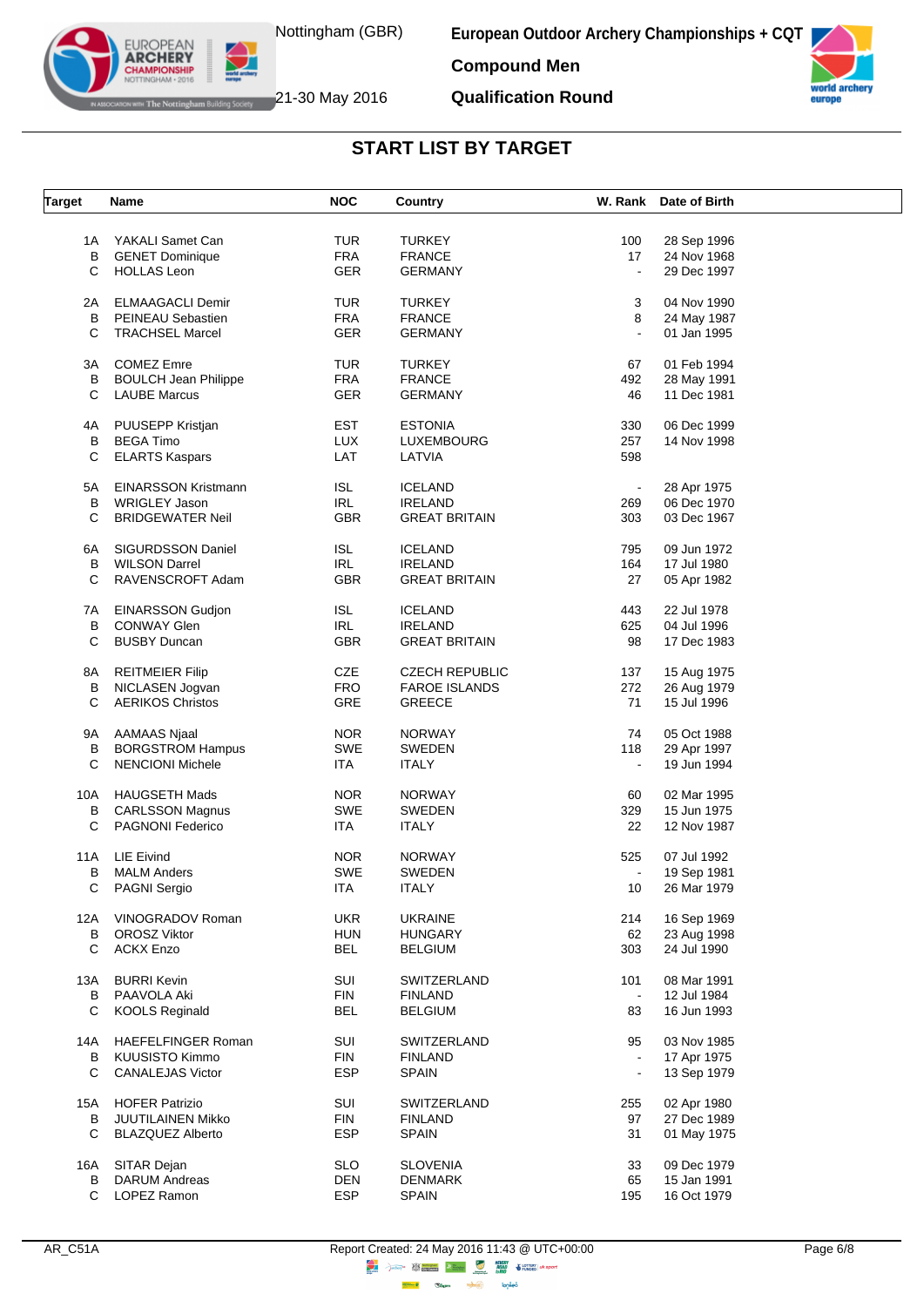



world arc europe

The Nottingham Building Society 21-30 May 2016

**EUROPEAN ARCHERY** 

**Qualification Round**

| Target | Name                      | <b>NOC</b> | Country            |     | W. Rank Date of Birth |  |
|--------|---------------------------|------------|--------------------|-----|-----------------------|--|
|        |                           |            |                    |     |                       |  |
| 17A    | <b>MODIC Stas</b>         | <b>SLO</b> | <b>SLOVENIA</b>    | 156 | 11 Oct 1998           |  |
| B      | <b>HANSEN Stephan</b>     | <b>DEN</b> | <b>DENMARK</b>     | 4   | 19 Jun 1995           |  |
| C      | WOJTAS Jan                | <b>POL</b> | <b>POLAND</b>      | 106 | 26 Nov 1966           |  |
| 18A    | VAN EIL Thomas            | <b>NED</b> | <b>NETHERLANDS</b> | 52  | 28 Oct 1986           |  |
| B      | <b>DAMSBO Martin</b>      | <b>DEN</b> | <b>DENMARK</b>     | 6   | 26 May 1985           |  |
| C      | GORCZYCA Krzysztof        | <b>POL</b> | <b>POLAND</b>      | 144 | 01 Jan 1967           |  |
| 19A    | <b>ELZINGA Peter</b>      | <b>NED</b> | <b>NETHERLANDS</b> | 13  | 30 Jan 1981           |  |
| B      | <b>BULAEV Anton</b>       | <b>RUS</b> | <b>RUSSIA</b>      | 625 | 20 Jul 1996           |  |
| С      | PIEKARSKI Boguslaw        | <b>POL</b> | <b>POLAND</b>      |     | 06 Oct 1962           |  |
| 20A    | <b>SCHLOESSER Mike</b>    | <b>NED</b> | <b>NETHERLANDS</b> | 1   | 15 Jan 1994           |  |
| B      | <b>KALASHNIKOV Viktor</b> | <b>RUS</b> | <b>RUSSIA</b>      | 44  | 07 Jun 1989           |  |
| C      | <b>KOBZA Martin</b>       | <b>SVK</b> | <b>SLOVAKIA</b>    |     | 22 Dec 1997           |  |
| 21A    | <b>MARKES</b> Ivan        | <b>CRO</b> | <b>CROATIA</b>     | 386 | 25 Feb 1980           |  |
| B      | DAMBAEV Alexander         | <b>RUS</b> | <b>RUSSIA</b>      | 26  | 16 Jun 1989           |  |
| С      | <b>MATZNER Michael</b>    | <b>AUT</b> | <b>AUSTRIA</b>     | 73  | 01 Sep 1975           |  |
| 22A    | <b>BUDEN Domagoj</b>      | <b>CRO</b> | <b>CROATIA</b>     | 30  | 08 Aug 1997           |  |
| В      | <b>BERNHUBER Gerald</b>   | <b>AUT</b> | <b>AUSTRIA</b>     | 165 | 19 Mar 1964           |  |
| С      | <b>BUZEK Vladimir</b>     | <b>SVK</b> | <b>SLOVAKIA</b>    | 716 |                       |  |
| 23A    | <b>VONIC Zoran</b>        | <b>CRO</b> | <b>CROATIA</b>     | 492 | 07 Oct 1976           |  |
| B      | <b>WIENER Nico</b>        | <b>AUT</b> | <b>AUSTRIA</b>     | 120 | 15 Mar 1997           |  |
| С      | <b>PAVLIK Marcel</b>      | <b>SVK</b> | <b>SLOVAKIA</b>    |     | 29 Sep 1975           |  |